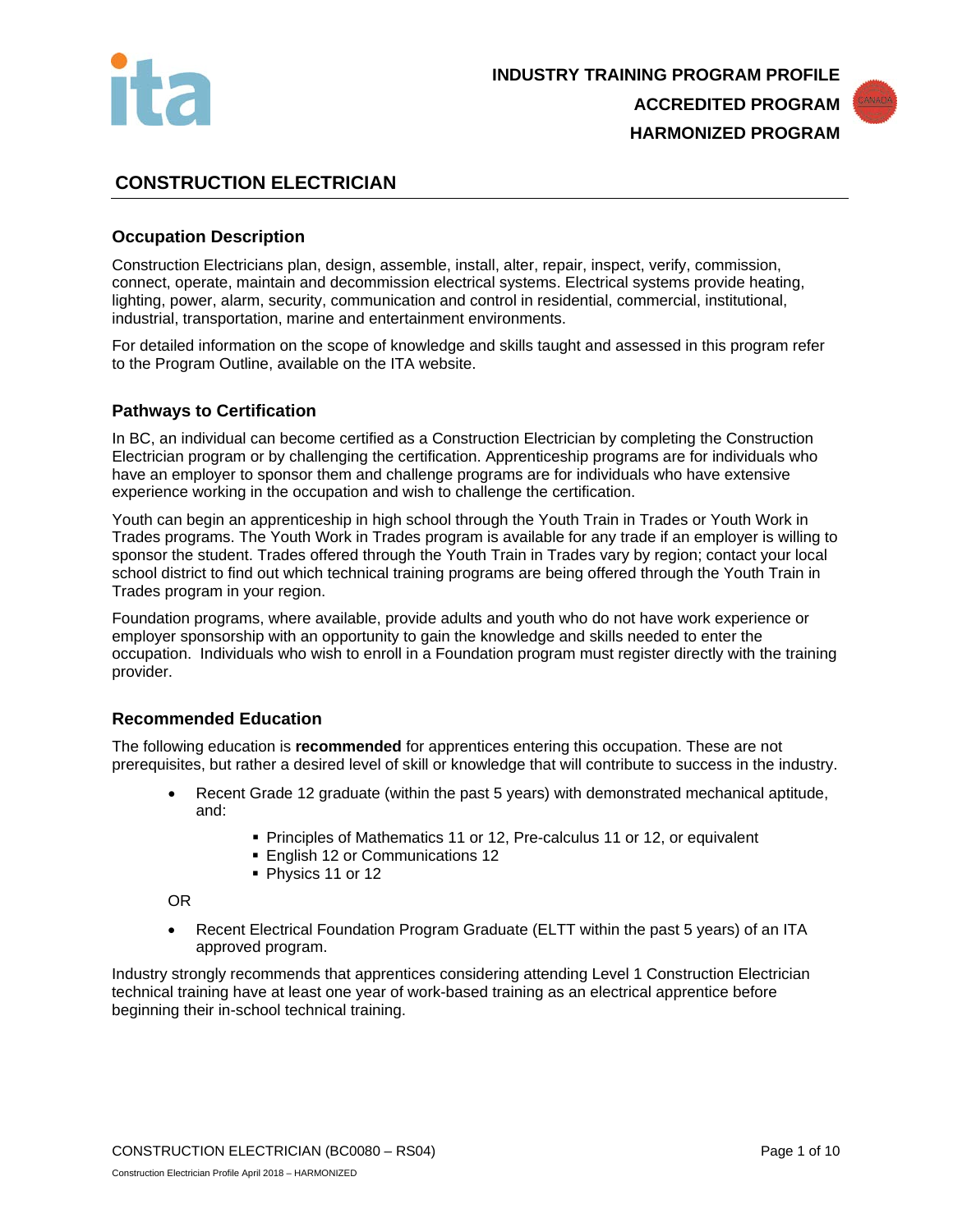

# **INDUSTRY TRAINING PROGRAM PROFILE ACCREDITED PROGRAM HARMONIZED PROGRAM**



## **ITA Registration**

Individuals who wish to begin an apprenticeship in this program must register with ITA along with their sponsor. Application forms for all programs are available from the ITA website. Online registration is also available for most programs through the ITA website.

Those who wish to challenge the Construction Electrician certification must complete the Construction Electrician Challenge Application and submit it to ITA. Challenge applications are assessed for proof of workplace hours and scope of experience prior to acceptance of the individual into the Challenge pathway.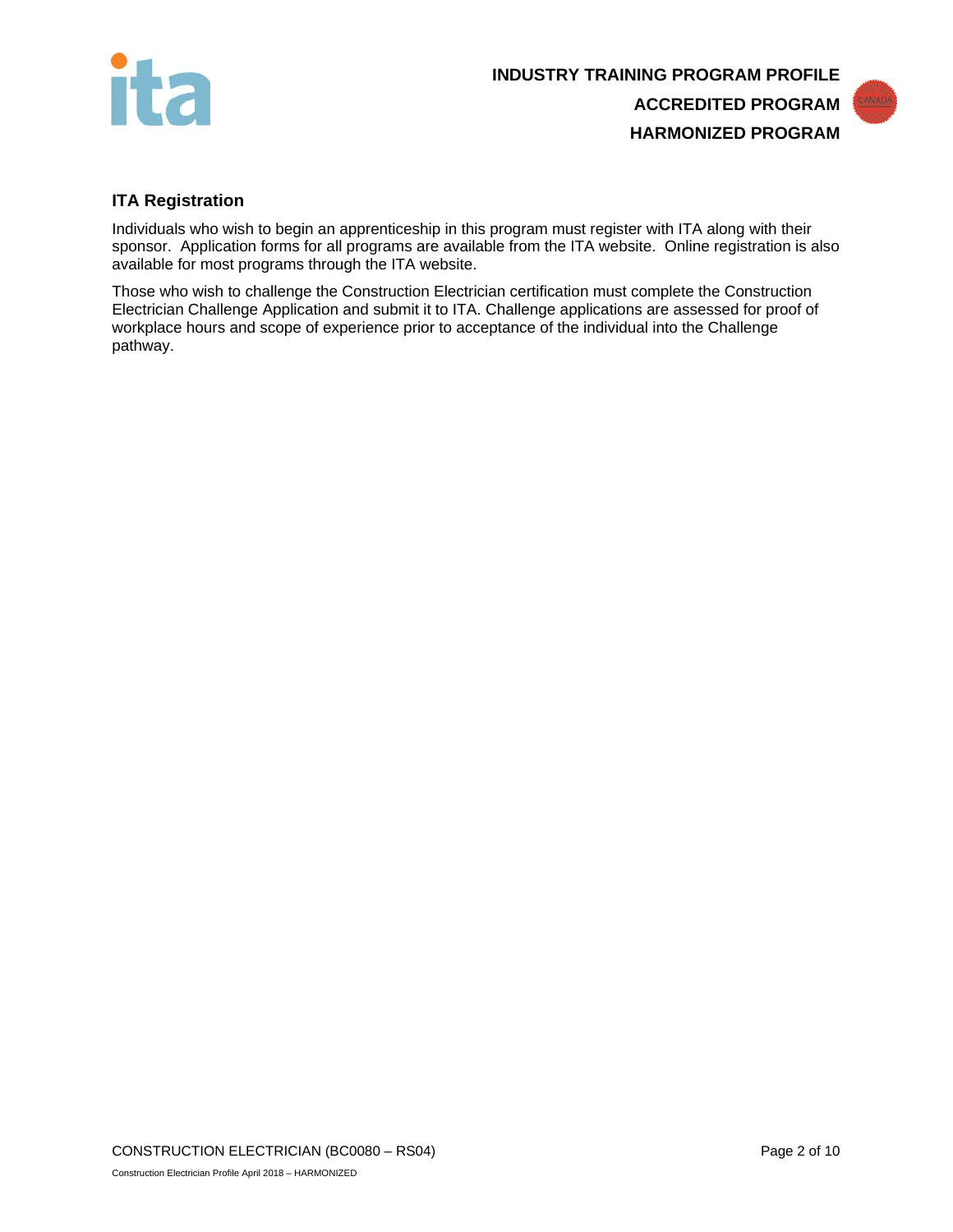



## **Apprenticeship Pathway with Optional Endorsement**

This graphic provides an overview of the Construction Electrician apprenticeship pathway.



CONSTRUCTION ELECTRICIAN (BC0080 – RS04) Page 3 of 10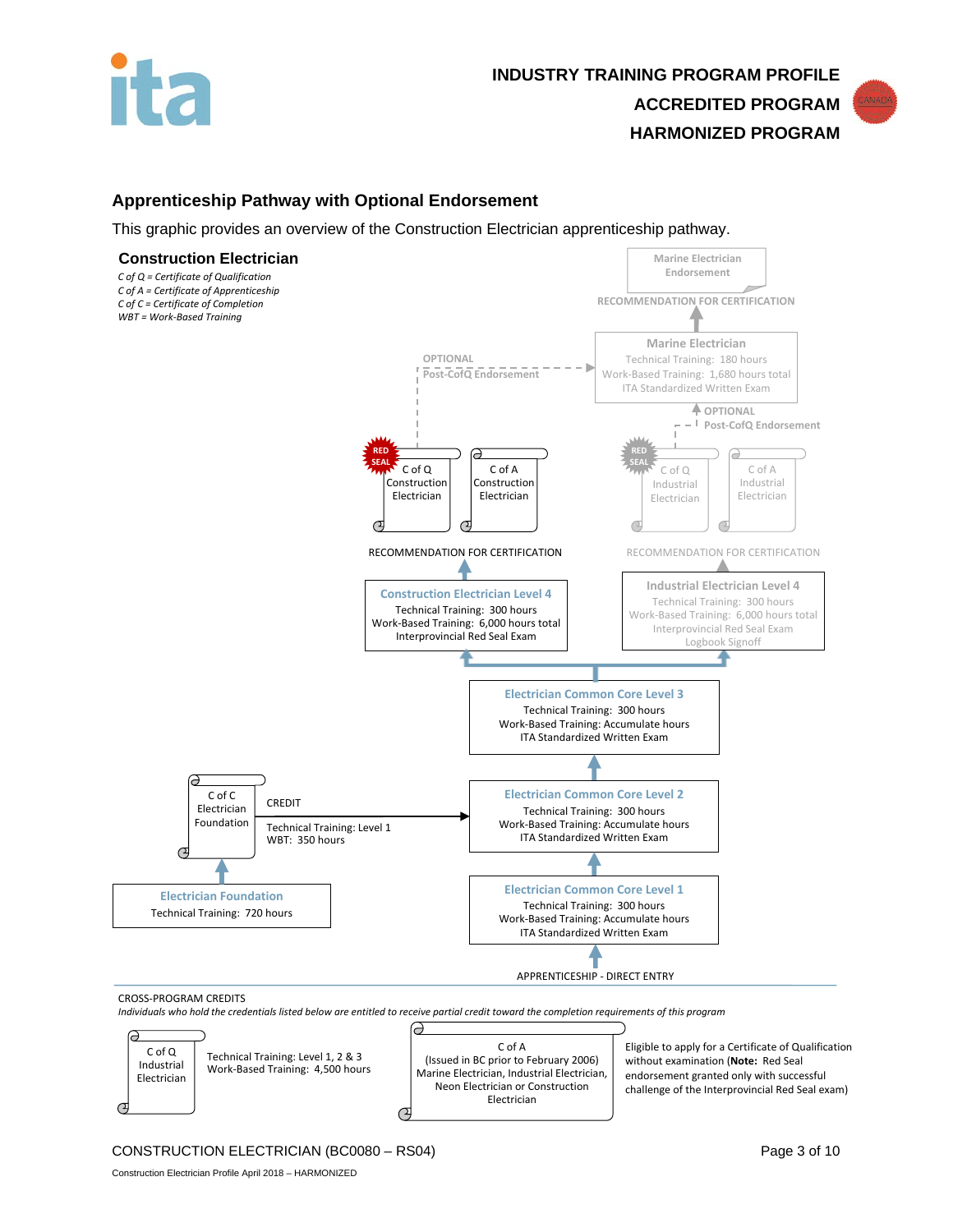



|                                  | <b>Apprenticeship Program Standards</b>                                                                                                                                                                                                                                                                                                     |                                                                                                                                                                                                                                                                                                                                                              |  |
|----------------------------------|---------------------------------------------------------------------------------------------------------------------------------------------------------------------------------------------------------------------------------------------------------------------------------------------------------------------------------------------|--------------------------------------------------------------------------------------------------------------------------------------------------------------------------------------------------------------------------------------------------------------------------------------------------------------------------------------------------------------|--|
| <b>Credentials Awarded</b>       | endorsement                                                                                                                                                                                                                                                                                                                                 | Construction Electrician - Certificate of Qualification with Interprovincial Red Seal                                                                                                                                                                                                                                                                        |  |
|                                  | Construction Electrician - Certificate of Apprenticeship<br>٠                                                                                                                                                                                                                                                                               |                                                                                                                                                                                                                                                                                                                                                              |  |
| ITA Registration Prerequisites . | Agreement signed by the employer to sponsor the apprentice                                                                                                                                                                                                                                                                                  |                                                                                                                                                                                                                                                                                                                                                              |  |
| <b>Completion Requirements</b>   | Certification as a Construction Electrician is awarded upon successful completion of:                                                                                                                                                                                                                                                       |                                                                                                                                                                                                                                                                                                                                                              |  |
|                                  | Requirement                                                                                                                                                                                                                                                                                                                                 | Level of Achievement Required                                                                                                                                                                                                                                                                                                                                |  |
|                                  | <b>Technical Training</b>                                                                                                                                                                                                                                                                                                                   | Minimum 70% in each level of technical training:<br>• Electrician Common Core Level 1: 300 hours<br>and ITA Standardized Written Exam<br>Electrician Common Core Level 2: 300 hours<br>and ITA Standardized Written Exam<br>Electrician Common Core Level 3: 300 hours<br>and ITA Standardized Written Exam<br>• Construction Electrician Level 4: 300 hours |  |
|                                  | Interprovincial Red Seal Exam                                                                                                                                                                                                                                                                                                               | • Minimum 70%                                                                                                                                                                                                                                                                                                                                                |  |
|                                  | <b>Work-Based Training</b>                                                                                                                                                                                                                                                                                                                  | $-6,000$ hours                                                                                                                                                                                                                                                                                                                                               |  |
|                                  | Recommendation for Certification                                                                                                                                                                                                                                                                                                            | • Recommendation for certification signed by<br>the Sponsor and an individual holding<br>credentials eligible for sign-off authority                                                                                                                                                                                                                         |  |
| <b>Program Duration</b>          | 4 years to complete.                                                                                                                                                                                                                                                                                                                        | Duration varies depending on how training is delivered, but the program generally takes                                                                                                                                                                                                                                                                      |  |
|                                  | The technical training requirement is typically met through block-release training (full-<br>time, at school) delivered by an ITA-approved training provider. It can also be met<br>through approved alternative training models (e.g., distance education, online, part-time)<br>and/or level challenge where these options are available. |                                                                                                                                                                                                                                                                                                                                                              |  |
| <b>Sign-off Authority</b>        | Credentials eligible to sign-off on the Recommendation for Certification:                                                                                                                                                                                                                                                                   |                                                                                                                                                                                                                                                                                                                                                              |  |
|                                  | Construction Electrician - Certificate of Qualification with Interprovincial Red Seal<br>п<br>Endorsement<br>Construction Electrician – Certificate of Qualification<br>$\blacksquare$                                                                                                                                                      |                                                                                                                                                                                                                                                                                                                                                              |  |
|                                  | Industrial Electrician - Certificate of Qualification with Interprovincial Red Seal<br>٠<br>endorsement                                                                                                                                                                                                                                     |                                                                                                                                                                                                                                                                                                                                                              |  |
|                                  | Industrial Electrician – Certificate of Qualification<br>$\blacksquare$<br>Electrician - Certificate of Qualification with Interprovincial Red Seal endorsement<br>٠<br>Electrician - Certificate of Qualification<br>٠                                                                                                                     |                                                                                                                                                                                                                                                                                                                                                              |  |
| Challenging a Level              | this program                                                                                                                                                                                                                                                                                                                                | The following levels of technical training can be challenged for advanced placement in                                                                                                                                                                                                                                                                       |  |
|                                  | Level                                                                                                                                                                                                                                                                                                                                       |                                                                                                                                                                                                                                                                                                                                                              |  |
|                                  | None                                                                                                                                                                                                                                                                                                                                        |                                                                                                                                                                                                                                                                                                                                                              |  |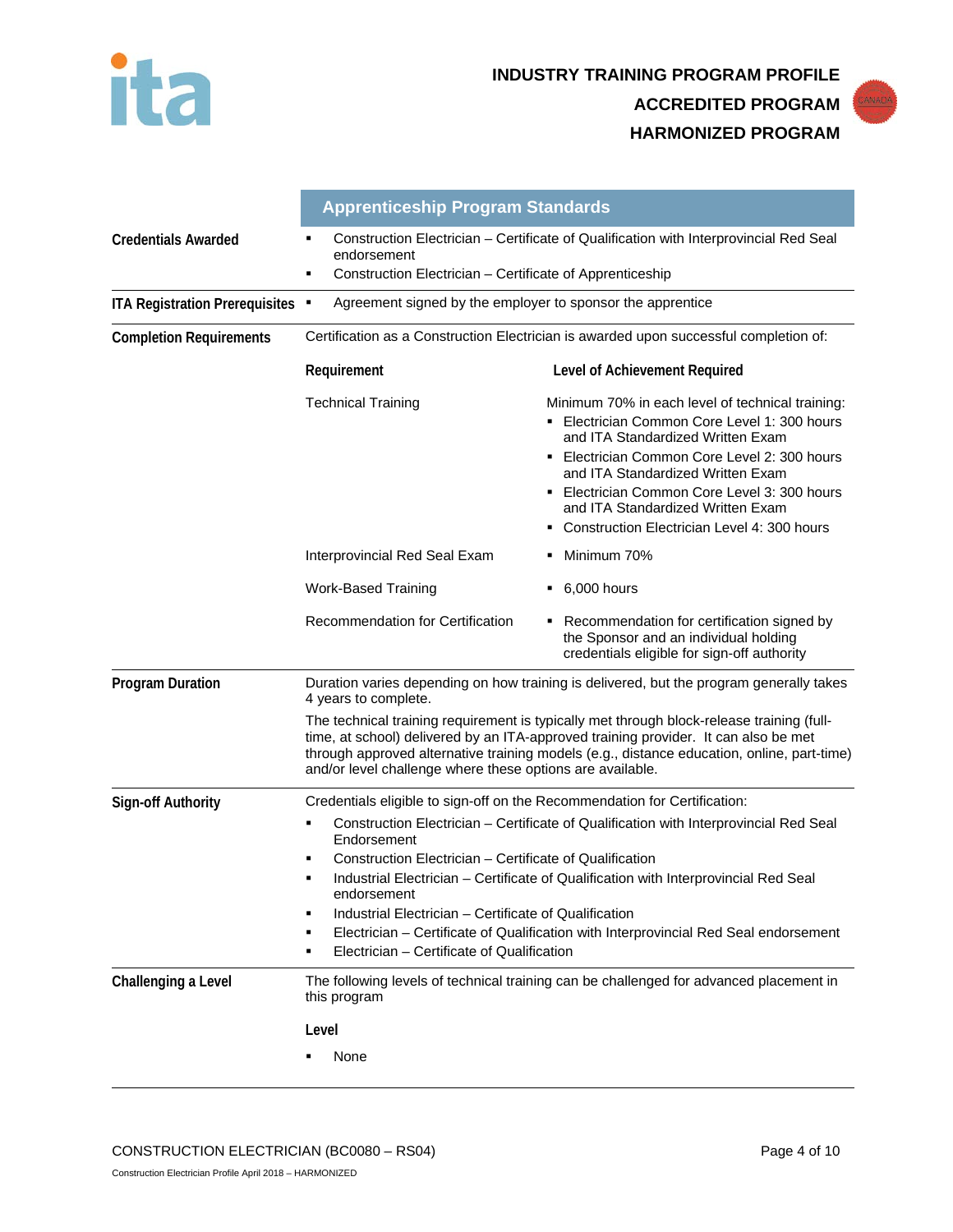



| <b>Cross-Program Credits</b> | Individuals who hold the credentials listed below are entitled to receive partial credit<br>toward the completion requirements of this program |                                                                                                                                                                                                 |
|------------------------------|------------------------------------------------------------------------------------------------------------------------------------------------|-------------------------------------------------------------------------------------------------------------------------------------------------------------------------------------------------|
|                              | Credential                                                                                                                                     | Credit(s) Granted                                                                                                                                                                               |
|                              | Industrial Electrician - Certificate of<br>Qualification                                                                                       | ■ Technical Training: Level 1, 2 & 3<br>• Work-Based Training: 4,500 hours                                                                                                                      |
|                              | Industrial Electrician - Level 1 & 2<br><b>Technical Training</b>                                                                              | ■ Technical Training: Level 1 and 2<br>• Work-based Training: None                                                                                                                              |
|                              | C of A (Issued in BC prior to<br>February 2006) in any of the<br>following:                                                                    | • Eligible to apply for a Certificate of<br>Qualification without examination (Note:<br>Red Seal endorsement granted only with<br>successful challenge of the Interprovincial<br>Red Seal exam) |
|                              | • Marine Electrician<br>• Industrial Electrician<br>Neon Electrician                                                                           |                                                                                                                                                                                                 |
|                              | <b>Construction Electrician</b>                                                                                                                |                                                                                                                                                                                                 |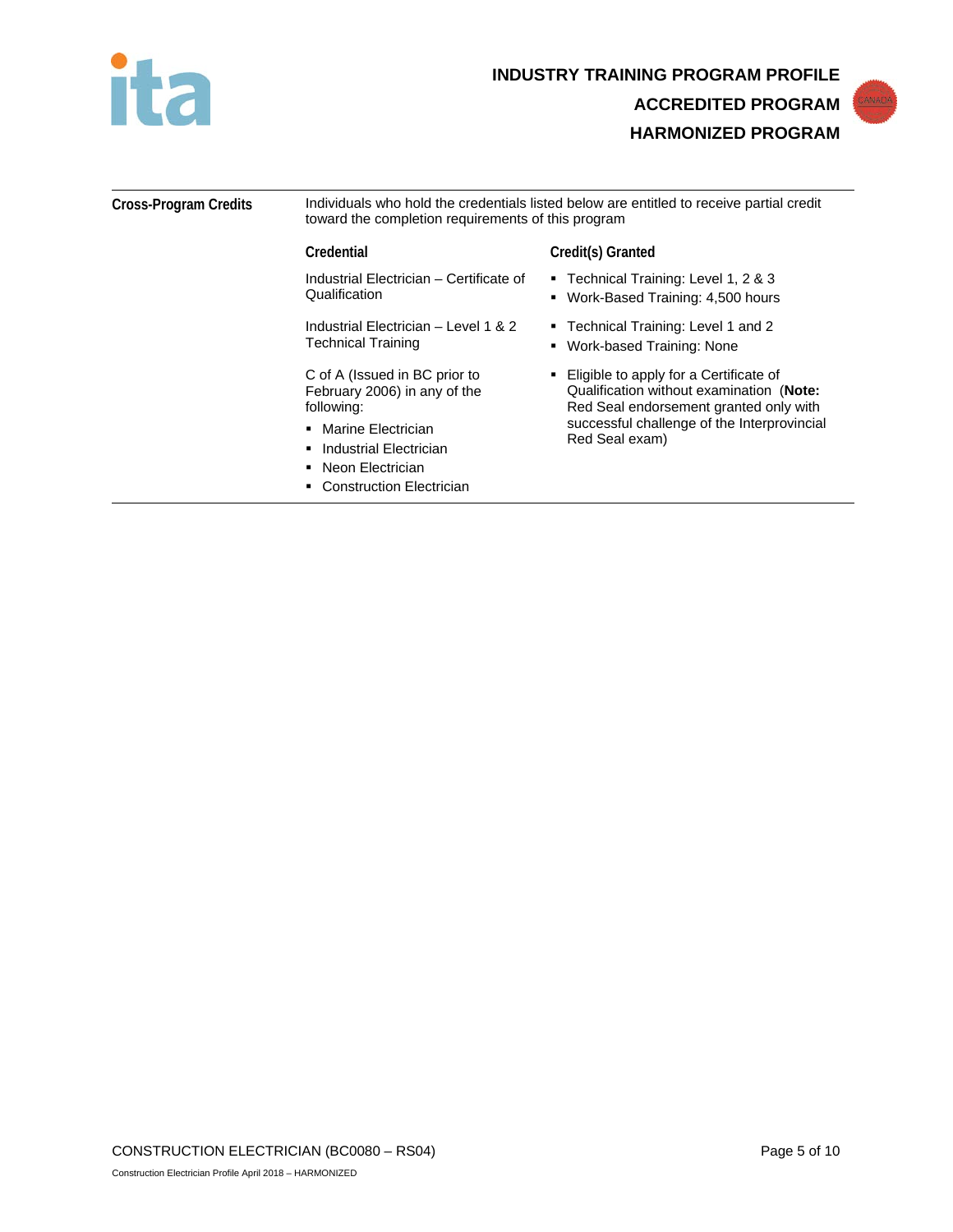



## **Challenge Pathway**

This graphic provides an overview of the Construction Electrician challenge pathway.



CREDIT FOR PRIOR LEARNING *Individuals who hold the credentials listed below are entitled to receive partial credit toward the completion requirements of this program* ခ



Work Experience: 6,000 hours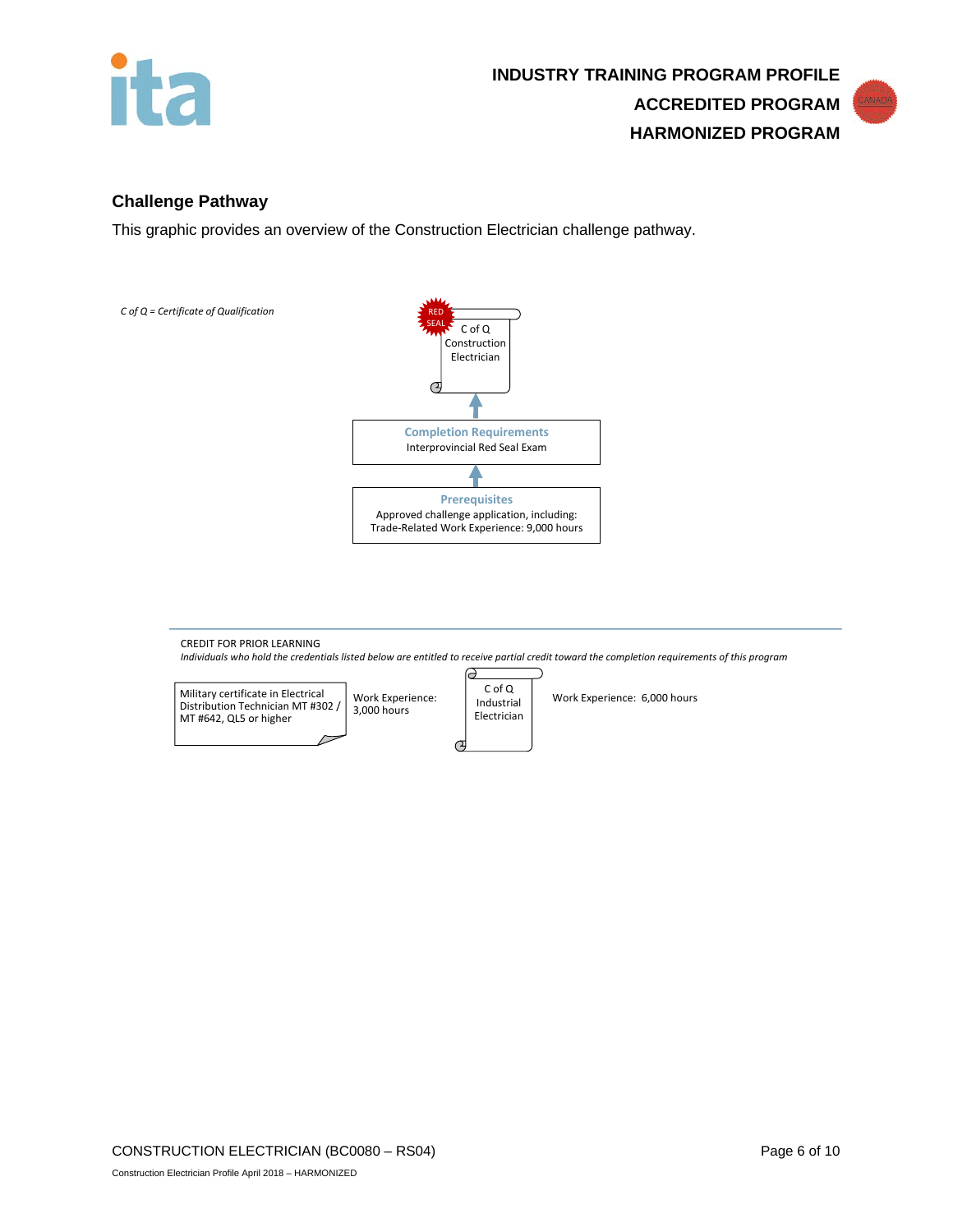



|                                       | <b>Challenge Program Standards</b>                                                                                                                 |                                   |  |
|---------------------------------------|----------------------------------------------------------------------------------------------------------------------------------------------------|-----------------------------------|--|
| <b>Credentials Awarded</b>            | Construction Electrician – Certificate of Qualification with Interprovincial Red Seal<br>endorsement                                               |                                   |  |
| <b>ITA Registration Prerequisites</b> | An approved Challenge Application, which includes:                                                                                                 |                                   |  |
|                                       | 9,000 documented hours of directly related experience working in the occupation                                                                    |                                   |  |
| <b>Credit for Prior Learning</b>      | Individuals who hold the credentials listed below are considered to have met, or partially<br>met, the prerequisites for challenging this program: |                                   |  |
|                                       | Credential                                                                                                                                         | Credit(s) Granted                 |  |
|                                       | Military certificate in Electrical<br>Distribution Technician MT #302 / MT<br>#642, QL5 or higher                                                  | Work Experience: 3,000 hours<br>٠ |  |
|                                       | Industrial Electrician - Certificate of<br>Qualification                                                                                           | • Work Experience: 6,000 hours    |  |
| <b>Completion Requirements</b>        | Certification as a Construction Electrician is awarded upon successful completion of:                                                              |                                   |  |
|                                       | Requirement                                                                                                                                        | Level of Achievement Required     |  |
|                                       | Interprovincial Red Seal Exam                                                                                                                      | Minimum 70%                       |  |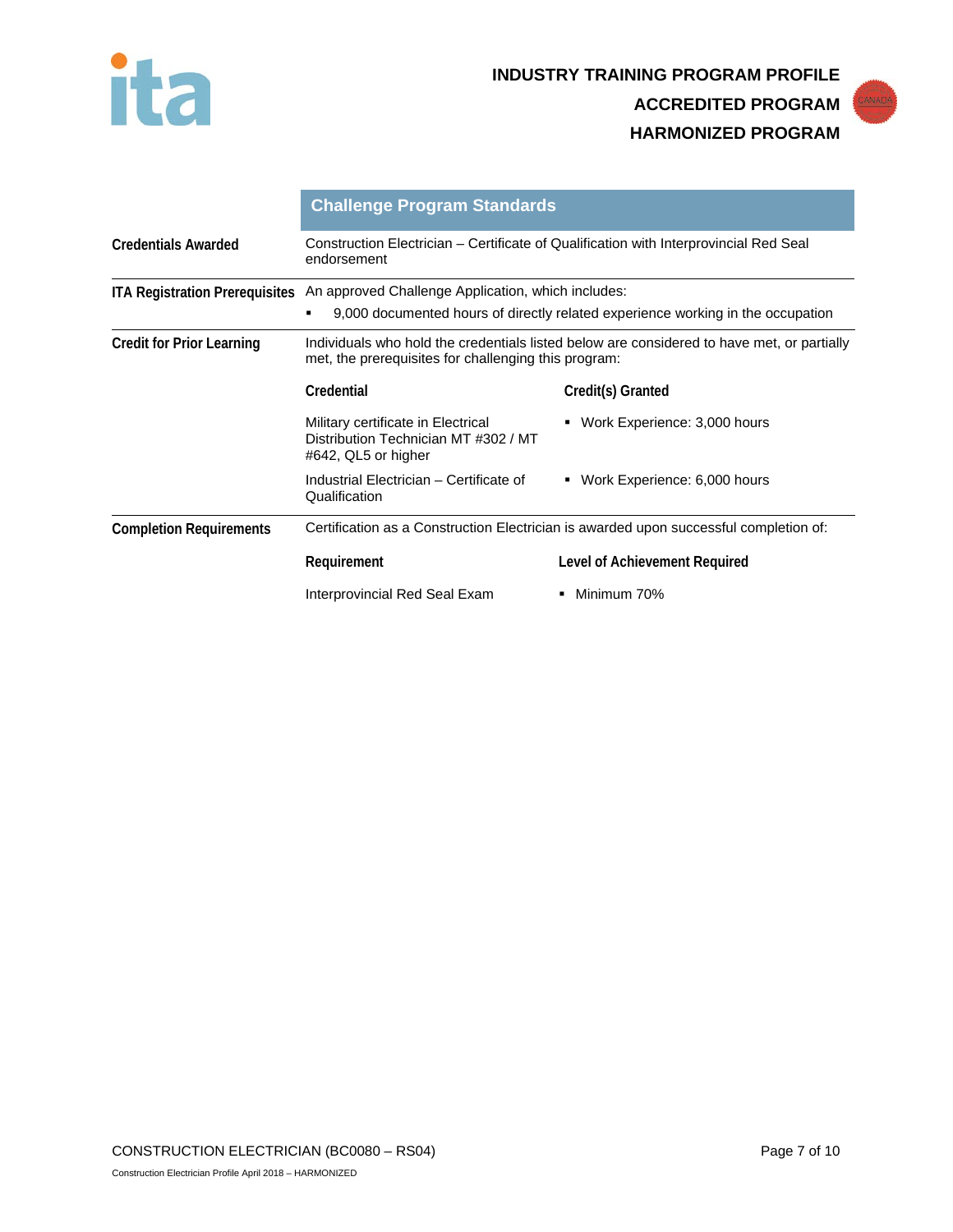



# **Foundation Program**

Refer to the Apprenticeship pathway diagram for this program to see how the Electrician Foundation program leads to apprenticeship in this trade.

|                                     | <b>Foundation Program Standards</b>                                                                                                                                        |                               |  |
|-------------------------------------|----------------------------------------------------------------------------------------------------------------------------------------------------------------------------|-------------------------------|--|
| <b>Credentials Awarded</b>          | Electrician - Certificate of Completion                                                                                                                                    |                               |  |
| <b>Enrollment Prerequisites</b>     | Contact training provider. Prerequisites vary between training institutions                                                                                                |                               |  |
| <b>Completion Requirements</b>      | A Certificate of Completion in this program is awarded upon successful completion of:                                                                                      |                               |  |
|                                     | Requirement                                                                                                                                                                | Level of Achievement Required |  |
|                                     | <b>Technical Training</b>                                                                                                                                                  | Minimum 70%<br>$\blacksquare$ |  |
| <b>Program Duration</b>             | Duration varies depending on how training is delivered, but program generally takes<br>720 hours to complete                                                               |                               |  |
| <b>Credit toward Apprenticeship</b> | Individuals who complete the Electrician Foundation program will receive the following<br>credit toward completion of the Construction Electrician apprenticeship program: |                               |  |
|                                     | Technical Training: Level 1 Electrician Common Core<br>Work-based Training: 350 hours<br>٠                                                                                 |                               |  |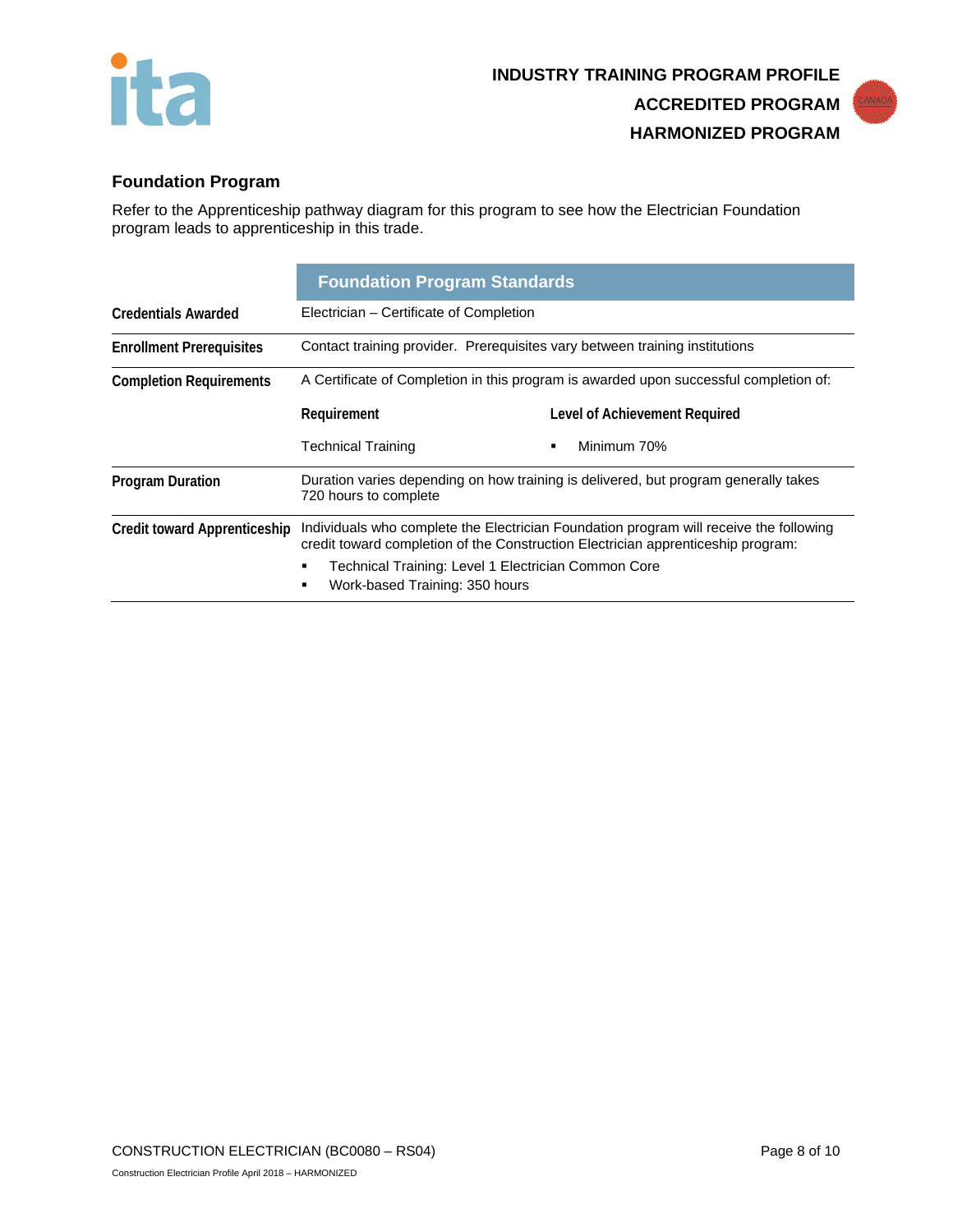



# **Marine Electrician Endorsement Program**

Refer to the Apprenticeship pathway credentialing model for this program to see how the Marine Electrician Endorsement program fits into the apprenticeship pathway for this occupation.

|                                       | <b>Marine Electrician Endorsement Program Standards</b>                                                                                                                                                                                                                                                                                     |                                                                                                                                      |
|---------------------------------------|---------------------------------------------------------------------------------------------------------------------------------------------------------------------------------------------------------------------------------------------------------------------------------------------------------------------------------------------|--------------------------------------------------------------------------------------------------------------------------------------|
| <b>Credentials Awarded</b>            | Marine Electrician Endorsement                                                                                                                                                                                                                                                                                                              |                                                                                                                                      |
| <b>ITA Registration Prerequisites</b> | • Agreement signed by the employer to sponsor the apprentice<br>• Certificate of Qualification with Red Seal Endorsement in a qualifying trade:<br><b>Construction Electrician OR</b><br>$\Omega$<br><b>Industrial Electrician</b><br>$\Omega$                                                                                              |                                                                                                                                      |
| <b>Completion Requirements</b>        | Certification as a Marine Electrician is awarded upon successful completion of:                                                                                                                                                                                                                                                             |                                                                                                                                      |
|                                       | Requirement                                                                                                                                                                                                                                                                                                                                 | Level of Achievement Required                                                                                                        |
|                                       | <b>Technical Training</b>                                                                                                                                                                                                                                                                                                                   | Minimum 70% in each level of technical training:<br>• Level 1: 180 hours                                                             |
|                                       | <b>ITA Standardized Written Exam</b>                                                                                                                                                                                                                                                                                                        | • Minimum 70%                                                                                                                        |
|                                       | <b>Work-Based Training</b>                                                                                                                                                                                                                                                                                                                  | $\blacksquare$ 1,680 hours                                                                                                           |
|                                       | Recommendation for Certification                                                                                                                                                                                                                                                                                                            | • Recommendation for certification signed by<br>the Sponsor and an individual holding<br>credentials eligible for sign-off authority |
| <b>Program Duration</b>               | Duration varies depending on how training is delivered, but the program generally takes<br>1 year to complete.                                                                                                                                                                                                                              |                                                                                                                                      |
|                                       | The technical training requirement is typically met through block-release training (full-<br>time, at school) delivered by an ITA-approved training provider. It can also be met<br>through approved alternative training models (e.g., distance education, online, part-time)<br>and/or level challenge where these options are available. |                                                                                                                                      |
| <b>Sign-off Authority</b>             | Credentials eligible to sign-off on the Recommendation for Certification:                                                                                                                                                                                                                                                                   |                                                                                                                                      |
|                                       | • Construction Electrician – Certificate of Qualification with Red Seal endorsement<br>Industrial Electrician – Certificate of Qualification with Red Seal endorsement<br>Marine Electrician Endorsement holders                                                                                                                            |                                                                                                                                      |
| Challenging a Level                   | this program                                                                                                                                                                                                                                                                                                                                | The following levels of technical training can be challenged for advanced placement in                                               |
|                                       | None                                                                                                                                                                                                                                                                                                                                        |                                                                                                                                      |
| <b>Cross-Program Credits</b>          | Individuals who hold the credentials listed below are entitled to receive partial credit<br>toward the completion requirements of this program<br>None                                                                                                                                                                                      |                                                                                                                                      |